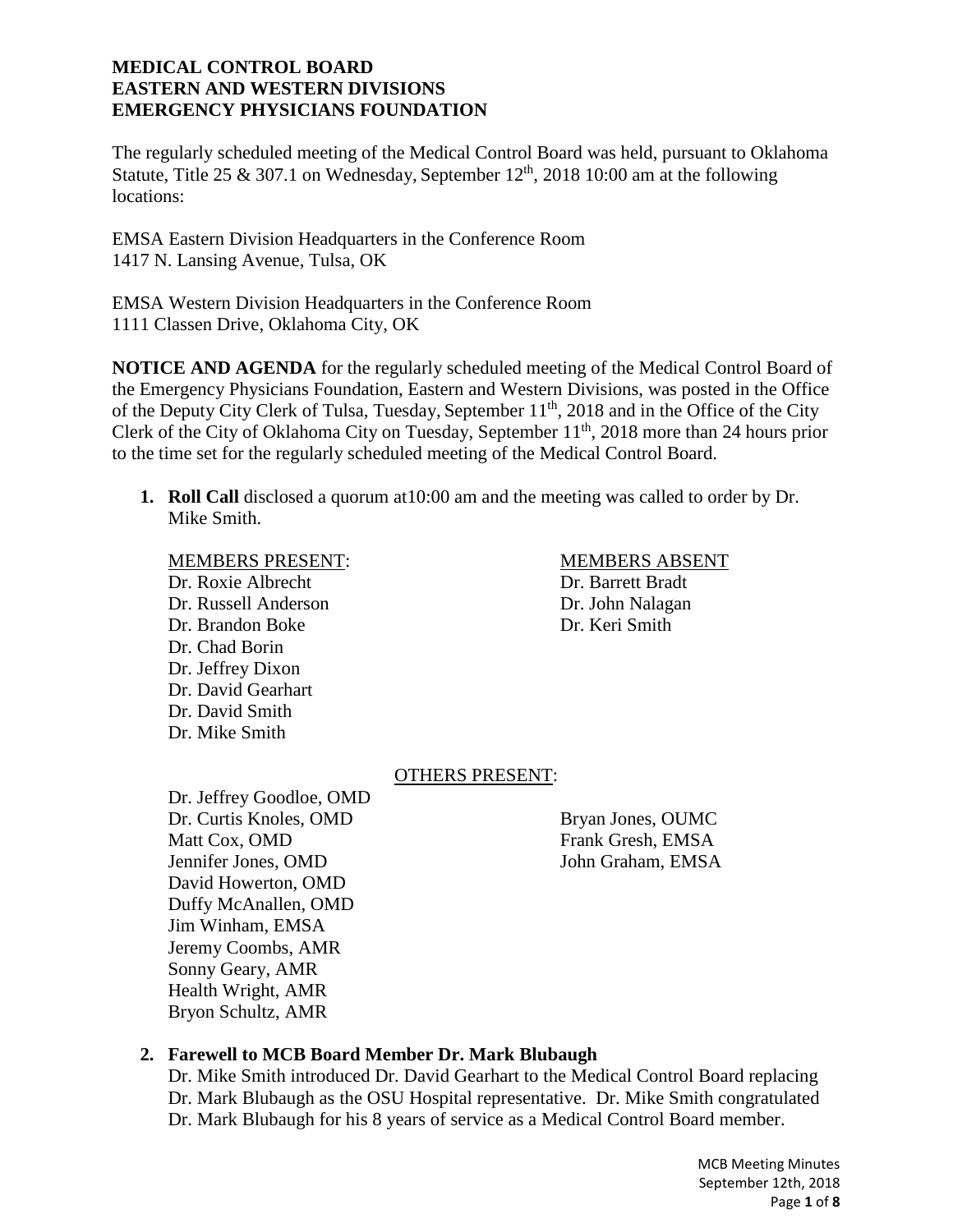### **3. Review and Approval of July 2018 MCB Meeting Minutes**

Aye: ABSENT Dr. Roxie Albrecht Dr. Barrett Bradt Dr. Russell Anderson Dr. John Nalagan Dr. Brandon Boke Dr. Keri Smith Dr. Chad Borin Dr. Jeffrey Dixon Dr. David Gearhart Dr. David Smith

MOTION: Dr. Chad Borin SECOND: Dr. David Smith

# **4. EMSA President Report**

Dr. Mike Smith

Mr. Winham gave compliance, late call graph, exclusion summary, and destination hospital reports for June and July 2018.

Mr. Winham commented that Oklahoma City has seen a change in scene time and an improvement in operations by both divisions sharing best practices.

### **5. Medical Director Report**

Dr. Goodloe shared that the divert reports are posted for MCB physician review and asked that each MCB physician closely review the data for their represented hospital.

Dr. Goodloe stated that the Director of Operations for EMSA/AMR East and West have been working very well together and have been collaboratively working together to reduce mission times. Dr. Goodloe stated the Field Operations Supervisors have been working together to improve best practices for both Eastern and Western Divisions.

Dr. Goodloe asked Matt Cox to share on the update on the OMD app. Matt Cox shared that the app had a roll out on August  $1<sup>st</sup>$  and that the team has not received any negative feedback which is very nice, however, feedback is much appreciative.

Dr. Goodloe stated that the BLS Beta program is now operating in Tulsa. Tulsa is averaging 7 BLS transports per day. Dr. Mike Smith asked "What are the limitations of BLS transports?" Mr. Winham stated that BLS unit will transport outside of the regulated service area within the borders of Oklahoma. Mr. Winham stated we do not do downgrade if an ALS unit is there, they will do the transport. He also stated that a BLS unit can be utilized in major incidents as a force multiplier. All BLS transfers are reviewed daily. Mr. Winham stated that there have been discussions with hospitals about the BLS program. Dr. David Smith asked "Who determines if it is an ALS or BLS

> MCB Meeting Minutes September 12th, 2018 Page **2** of **8**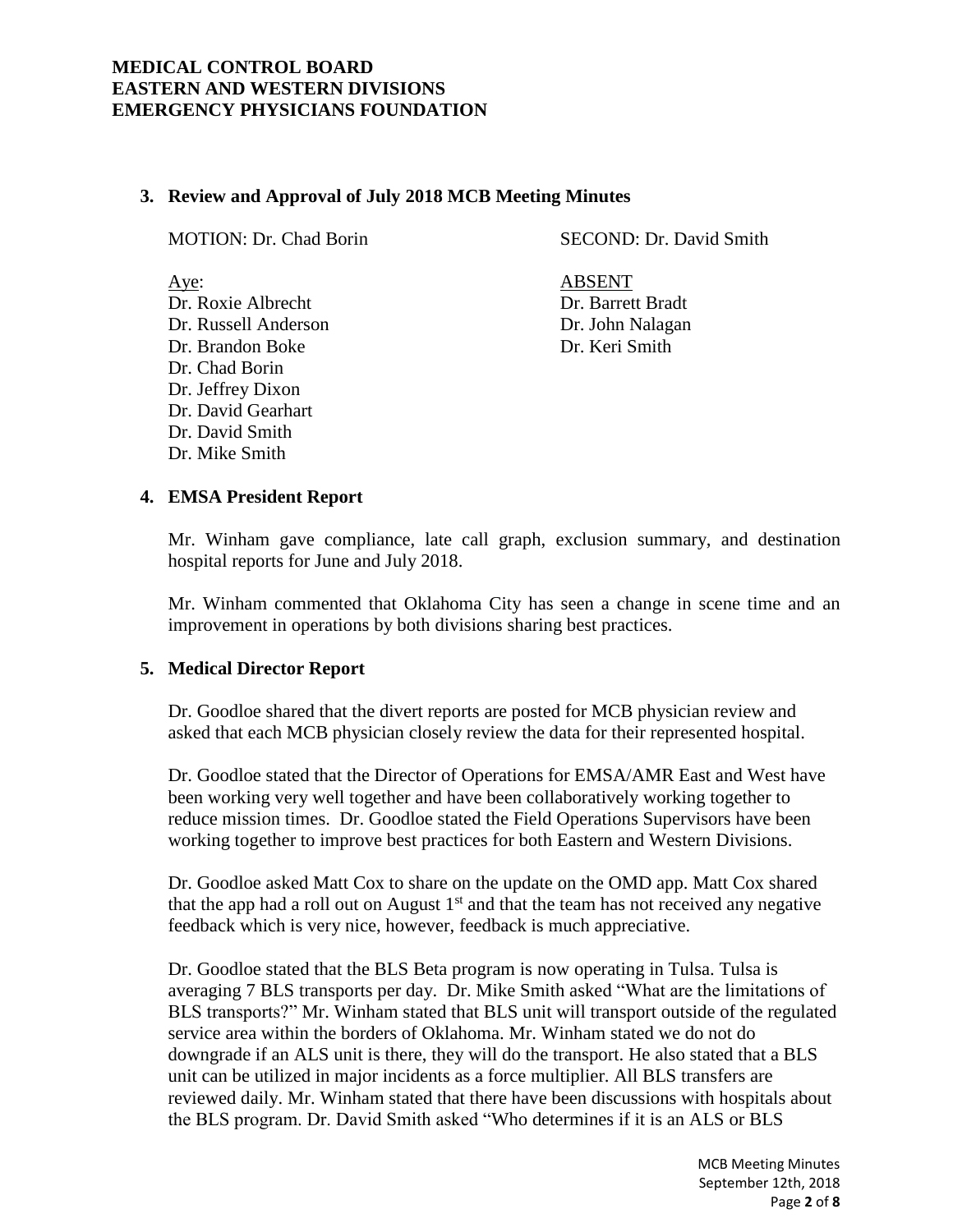transport?" Dr. Goodloe stated the call is routed through the communications center and the proQA and MPDS questioning determines a BLS or ALS unit.

Dr. Goodloe stated that EMSA is making sure that patient care reports are being sent to the correct facility. Dr. Mike Smith stated that St. John's hospital is receiving them, however, they are working to get the PCR directly into the patient records. Dr. Chad Borin stated that St. Anthony's Hospital is receiving the PCRs hours after the patient has arrived at their facility. Dr. Chad Borin asked "Where are we are on real time?" Frank Gresh commented that they are still working with Integris and St. Francis on real time. Dr. David Smith said "This is the first time I am hearing about the issue at Integris Baptist and that I need to know of such issues so that I can inform administration how important the PCR program is for the hospital."

Dr. Goodloe stated that the OMD team along with Wichita (Sedgwick County) and suburban Kansas City (Johnson County) medical oversight teams would be meeting beginning today through Friday to discuss best practices within EMS systems.

Mr. Winham commented that the health information exchange is working very well and that the Cloverleaf-EPIC interface is coming along. Cloverleaf is on track to work with hospitals in September.

Dr. Goodloe stated that Protocol 14J: Scene Coordination was needing to be reinforced by the Medical Control Board. There is widespread failure to follow the protocol, with Dr. Goodloe's concerns being patient and provider safety and efficiency related. At the suggestion of Dr. David Smith, OMD will produce a training video by end of 2018. The MCB did reinforce the importance of this protocol.

### **Assistant Medical Director Report**

Dr. Knoles stated that the EMSA-AMR contractually specified education conference that is funded by AMR will be held October  $8<sup>th</sup>$ -10<sup>th</sup>, 2018 at the Hilton Garden Inn Conference Center in Edmond, OK. The conference will consist of Airway Management & Pediatrics with guest speaker Dr. Peter Antevy, with an additional instructor course on the Handtevy System of pediatric dosing for emergency medications. The OMD budget will pay \$16,000 for the Handtevy system for the EMS system for Metropolitan Oklahoma City and Tulsa for the coming year. Dr. Goodloe and Dr. Knoles welcomed the MCB members to attend as well as speak on airway topics.

### **6. Review and Approval of Style of Endotracheal Tubes**

Dr. Albrecht is in full support of keeping the VAP tubes and not having to re-intubate patients that have been intubated by pre-hospital providers. Dr. Albrecht stated she likes EMS having these tubes. Discussion was on ventilator associated conditions and it is reportable for facilities to report. Discussion on what type of ET tube is used in ICU's.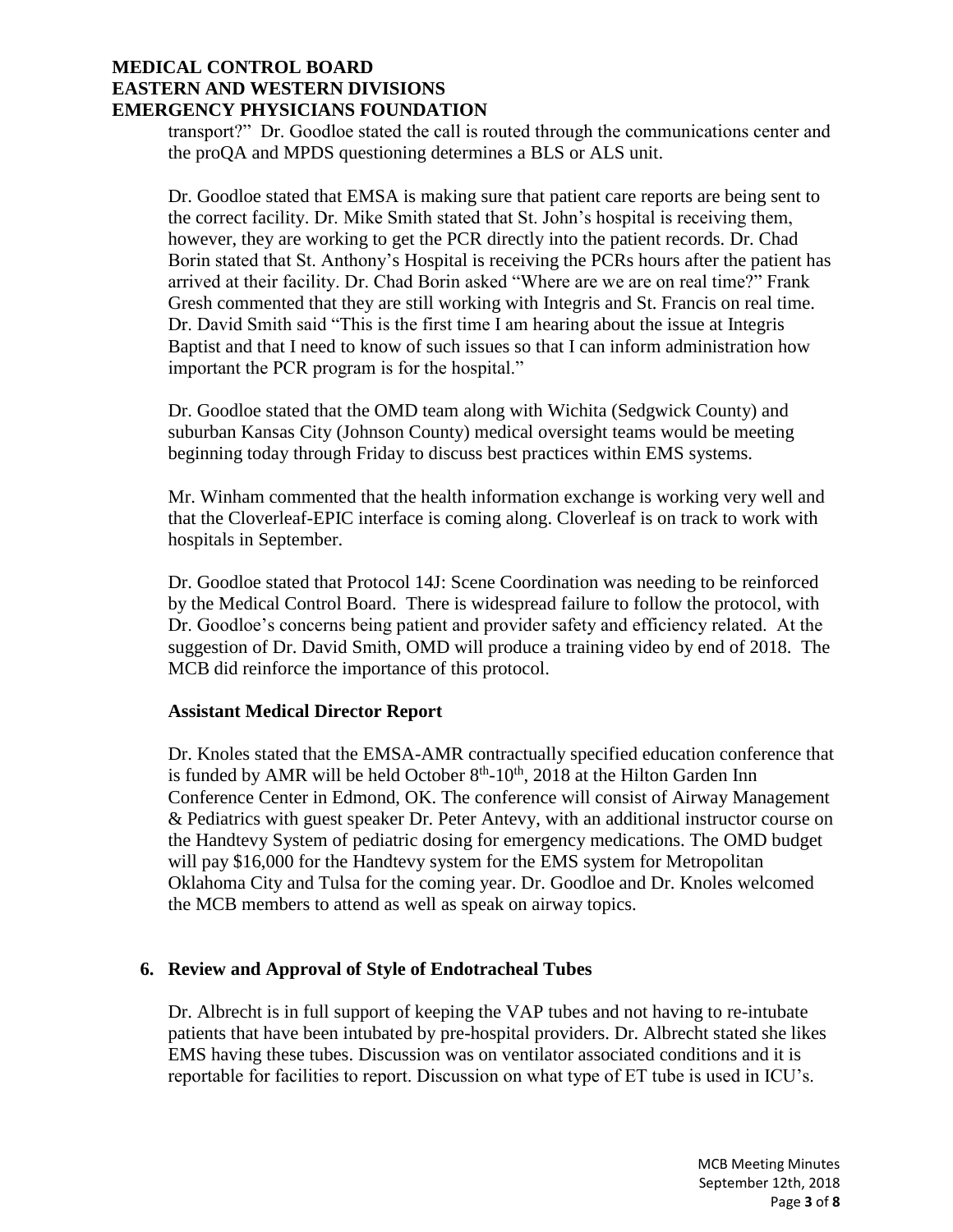Dr. Goodloe asked "Can the MCB physicians ask their hospital's respiratory therapists and intensivists what tubes they use and what population need them and do they need them long term?

Medical Control Board members requested more hospital-specific data on endotracheal tubes before approving a change from VAP tubes to a standard endotracheal tube.

### **7. Review and Approval of Ambulance Inspection Form**

David Howerton shared that the minimum number of epinephrine was increased and a generic name change for the oral suction catheter.

MOTION: Dr. Chad Borin SECOND: Dr. David Smith

Aye: ABSENT Dr. Roxie Albrecht Dr. Barrett Bradt Dr. Russell Anderson Dr. John Nalagan Dr. Brandon Boke Dr. Keri Smith Dr. Chad Borin Dr. Jeffrey Dixon Dr. David Gearhart Dr. David Smith Dr. Mike Smith

# **8. Review and Approval of MCB/OMD Clinical Administrative Policy Controlled Substances**

Dr. Goodloe stated that controlled substance access was updated to paramedic only access and removed EMT, fleet mechanics or any non-clinical provider.

MOTION: Dr. David Smith SECOND: Dr. Chad Borin

Aye: ABSENT Dr. Roxie Albrecht Dr. Barrett Bradt Dr. Russell Anderson Dr. John Nalagan Dr. Brandon Boke Dr. Keri Smith Dr. Chad Borin Dr. Jeffrey Dixon Dr. David Gearhart Dr. David Smith Dr. Mike Smith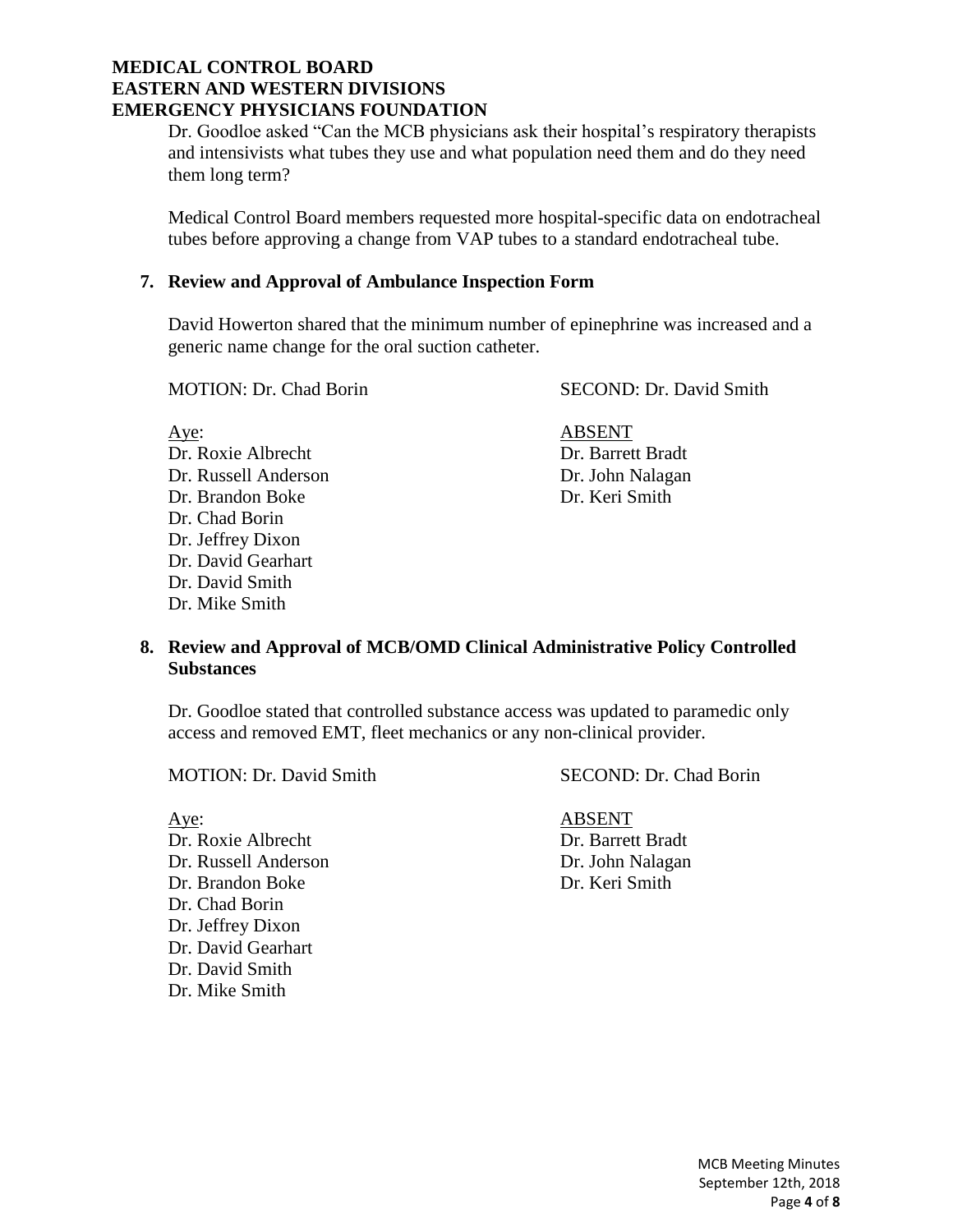# **9. Review and Approval of 2019 MCB Treatment Protocols**

**Protocol 2C – Airway Suctioning** Removal of "tonsil tip" and replaced with "suction catheter" throughout entire protocol

# **Protocol 2F – Oral Intubation**

- Under contraindications: added a total of three unsuccessful oral and/or nasal intubation attempts in the above settings. An intubation attempt has occurred when the tip of the endotracheal tube is advanced beyond the gum line or into a nostril. Attempts are counted per patient not per intubator.
- Change "Bougie" to "Flex-Guide" throughout entire protocol
- Added Flex-Guide suggested use on second attempt
- Added line item #9 Flex-Guide required on third intubation attempt
- Under Technique: added #1 Throughout the period pre-, during, post-intubation the patient must be continually monitored for hypoxia, bradycardia, or hypotension. Corrective measures, including BVM oxygenation should take priority over continuing the current intubation attempts.

**Protocol 2H – Nasal Intubation** removed "nare" and replaced with "nostril"

**Protocol 3H – Waveform Capnography** Under Troubleshooting Tips for EtCO2 monitoring table: added check patients pulse to EtCO2 values correction action box

**Protocol 3M – Dyspnea – Croup –** New protocol

**Protocol 5A – Chest Pain – Uncertain Etiology** Under the paramedic box removed the word "Opiate" and replaced with "Opioid"

**Protocol 5F – Tachycardia – Stable** Changed Valsalva Maneuver to Modified Valsalva Maneuver

**Multiple Protocols** Added standing order for pediatric pain management 1<sup>st</sup> dose: 1mcg/kg max 50mcg. Must call OLMC for ongoing doses. These changes are only reflected in:

- Extremity/Amputation Injury (10G)
- $\bullet$  Burns (10L)

**Protocol 10H – Tourniquet** All steps were updated to reflect the application of the Generation 7 tourniquet.

**Protocol 10I – Hemostatic Agents** EMR/EMT box replaced apply topical hemostatic agent" with "pack wound with hemostatic agent"

**Protocol 10L – Burns** 

- Treatment priority box #4 added Do not delay transport for on scene IV fluids or medication
- Under EMT-I85/AEMT added the statement see weight-based fluid resuscitation table to avoid excessive fluid.
- Fluid resuscitation table was added for reference.

**Protocol 10M –** Title Change from Conductive Energy Weapon Related Management to Conducted Electrical Weapon Related Management

**Protocol 14D – Informed Patient Consent/Refusal** Change was to remove the word "are" and replaced with "may be" in this statement: The following patients may be considered **NOT** to have capacity to make medical decisions

# **Protocol 14G – Patient Prioritization**

- Adult Trauma Yellow/Priority II
	- o Positive seatbelt sign or handlebar mark;
	- o Fractures/dislocation; lacerations/avulsions with extensive tissue damage;

MCB Meeting Minutes September 12th, 2018 Page **5** of **8**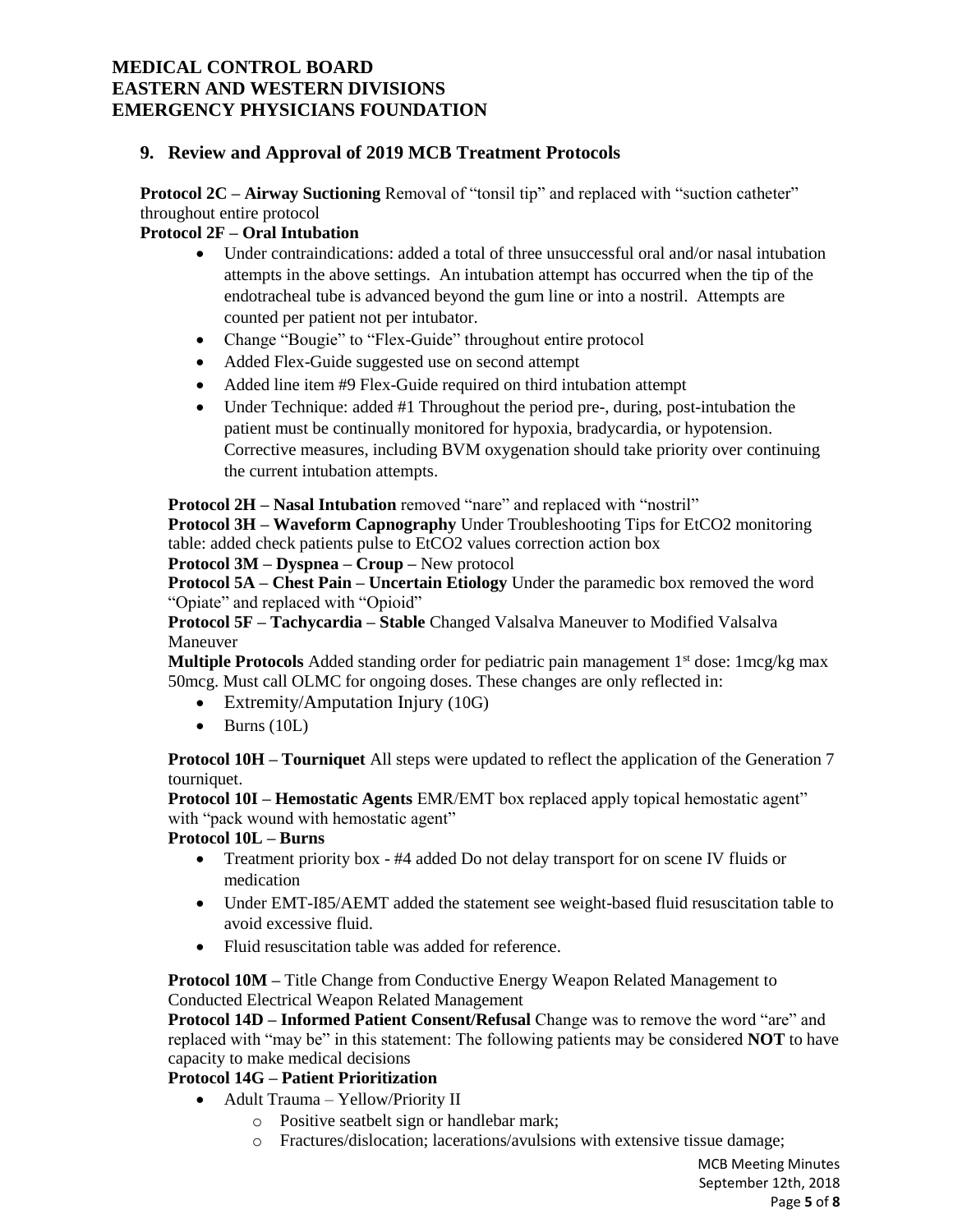- o High voltage electrical injury;
- o Select & isolated hand injuries ("isolated" defined by the level of suspected injury involvement being no further proximal than the elbow).
- Adult Trauma Discretionary Red/Priority I or Yellow/Priority II
	- o Anticoagulation, bleeding disorders and/or significant comorbidities;
- Adult Trauma Green/Priority III
	- o Single proximal or distal long bone fractures without dislocation;
	- o Isolated abdominal pain
- Pediatric Trauma Red/Priority I by either physiological criteria (systolic BP <  $(70 + 2 \text{ x})$ age of patient in years) mmHg, sustained tachycardia >160 bpm, respiratory rate <12 or  $>40$ , pulse oximetry <95% without supplemental oxygen, or GCS  $\leq$  12)
	- o Penetrating injury of head, neck, torso, extremities proximal to elbow or knee;
	- o Amputation proximal to the wrist or ankle;
	- o Paralysis or suspected spinal fracture with neurological deficit;
	- o Flail chest;
	- o Unstable pelvis or suspected pelvic fracture;
	- o Crushed, degloved, or mangled extremity, proximal to the wrist or ankle;
	- o Pulseless extremity;
	- o Two or more open fractures.
- Pediatric Trauma Discretionary Red/Priority I or Yellow/Priority II
	- o GCS of 13-14;
	- o Two or more suspected proximal long bone fractures;
	- o Open or suspected depressed skull fracture;
	- o Tender and/or distended abdomen/positive seatbelt sign or handlebar mark;
	- o Suspected or known Non-Accidental Trauma in pediatric patients;
	- o Tenderness to spine with palpation;
	- o Isolated open fracture (excluding hand);
	- o Significant laceration or soft tissue injury;
	- o High voltage electrical injury;
	- o Anticoagulation and bleeding disorders and/or significant comorbidities.

**Protocol 16Q – Fentanyl** Updated the formulary to reflect Protocol 10G & 10L 1mcg/kg up to 50 mcg per dose. Repeat dose(s) requires OLMC order. **Reference Updates:**

- **Protocol 1C – General Supportive Care**
- **Protocol 1D – Trauma and Hypovolemic Shock Supportive Care**
- **Protocol 2D – Bag Valve Mask (BVM) Management**
- **Protocol 2F – Oral Intubation**
- **Protocol 4A – Resuscitation (CPR)**
- **Protocol 4C – Automated External Defibrillation (AED)**
- **Protocol 4F – Asystole**
- **Protocol 4G - Ventricular Fibrillation/Pulseless Ventricular Tachycardia**
- **Protocol 4H – Pulseless Electrical Activity (PEA) – Adult & Pediatric**
- **Protocol 5C – Acute Coronary Syndrome – Adult**
- **Protocol 5F – Tachycardia – Stable – Adult & Pediatric**
- **Protocol 6A – Stroke – Adult & Pediatric**
- **Protocol 7A – Behavior Disorder – Adult & Pediatric**
- **Protocol 8D – Acute Allergic Reactions – Adult & Pediatric**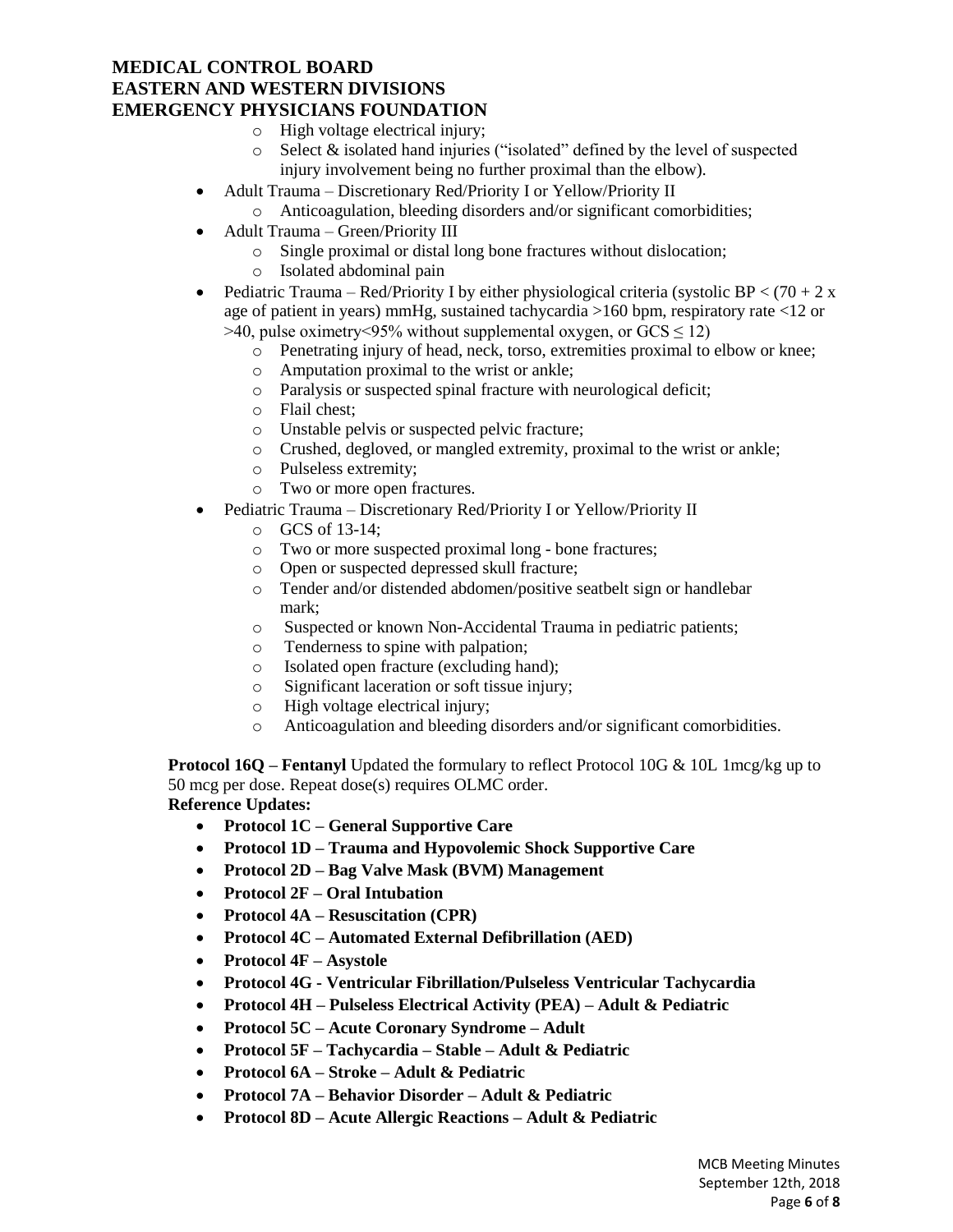- **Protocol 8E – Snakebites Pit Vipers (Rattlesnakes, Copperheads, & Mocassins) (Crotalinae Envenomation)**
- **Protocol 8F – Bee/Wasp Stings & Fire Ant Bites (Hymenoptera Envenomation)**
- **Protocol 10Oa – Spinal Motion Restriction**
- **Protocol 11A – Heat Illness**
- **Protocol 14D – Informed Patient Consent/Refusal**

#### MOTION: Dr. Russell Anderson SECOND: Dr. David Gearhart

Aye: ABSENT Dr. Roxie Albrecht Dr. Barrett Bradt Dr. Russell Anderson Dr. John Nalagan Dr. Brandon Boke Dr. Keri Smith Dr. Chad Borin Dr. Jeffrey Dixon Dr. David Gearhart Dr. David Smith Dr. Mike Smith

### **10. Review and Approval of June and July 2018 MCB Financial Statements**

Dr. Goodloe stated that we finished year end of the 2017-2018 fiscal year under budget.

MOTION: Dr. David Smith SECOND: Dr. Brandon Boke

| Aye:                 | <b>ABSENT</b>      |
|----------------------|--------------------|
| Dr. Russell Anderson | Dr. Roxie Albrecht |
| Dr. Brandon Boke     | Dr. Mark Blubaugh  |
| Dr. Barrett Bradt    | Dr. Chad Borin     |
| Dr. Jeffrey Dixon    |                    |
| Dr. Keri Smith       |                    |
| Dr. David Smith      |                    |
| Dr. Mike Smith       |                    |

# **11. EMSA/AMR administrative and clinical QI program communication with hospitalbased personnel and MCB physician notification – pilot project**

Dr. Goodloe shared with the MCB physicians that the pilot program has not seen much communication thus far and we will continue to move forward with the pilot program. Dr. Goodloe stated that within the next 60 days all MCB physicians will be included on communications with their respective facility.

### **12. Information Items**

Dr. John Nalagan

#### **13. New Business**